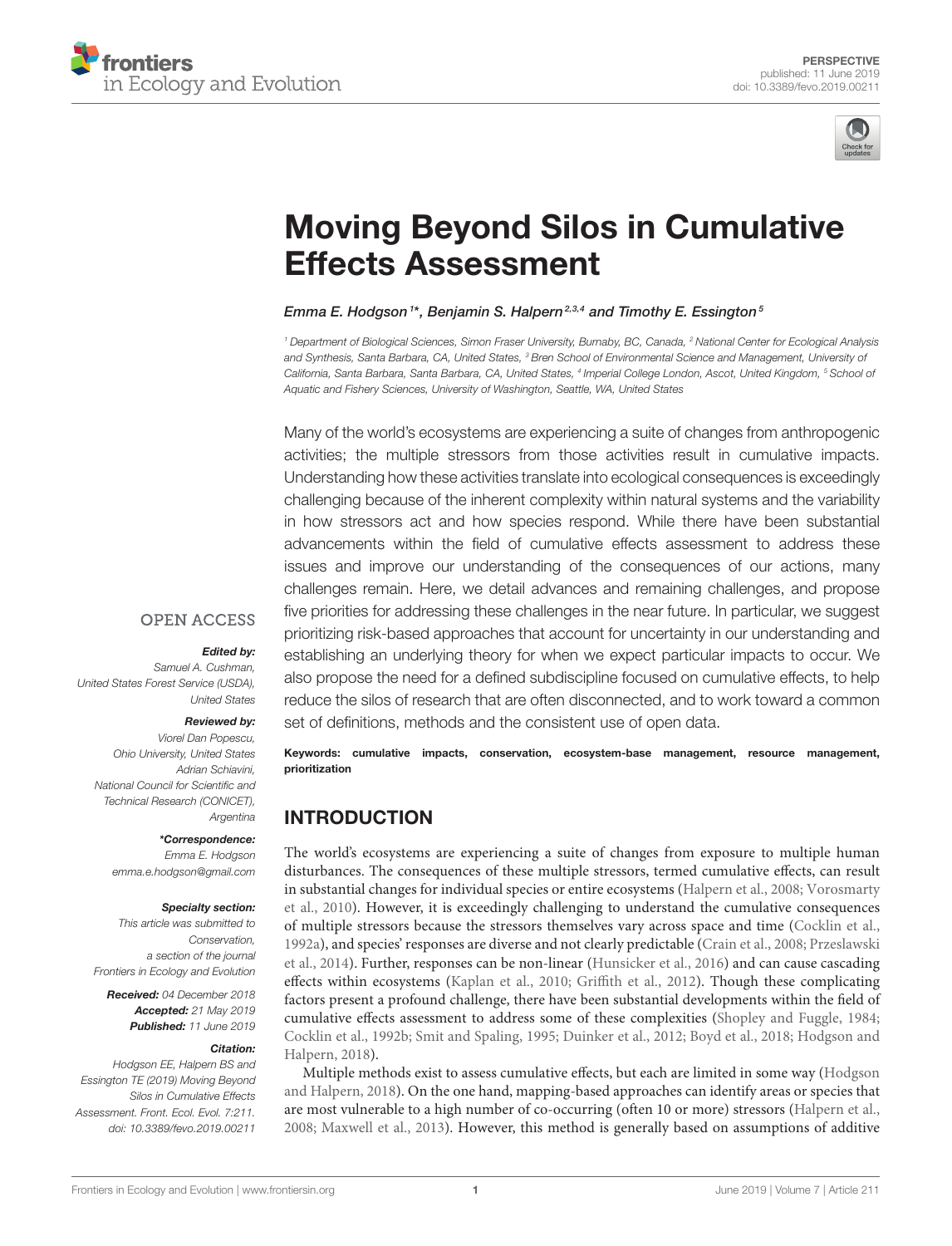effects [\(Halpern and Fujita, 2013\)](#page-7-10) and only considers direct impacts. Alternatively, experimental methods (and their synthesis in meta-analysis; [Crain et al., 2008;](#page-6-1) [Darling and Côté,](#page-6-5) [2008\)](#page-6-5) can identify responses that are additive, synergistic, or antagonistic [\(Darling and Côté, 2008;](#page-6-5) [Côté et al., 2016\)](#page-6-6), and in some cases can identify indirect impacts; however, these approaches hit a practical limit beyond three stressors. That is, teasing out the unique and interactive contribution of individual and sets of stressors in a factorial experimental design is increasingly more complicated with four, five, 10, (or more) stressors [\(Boyd et al., 2018;](#page-6-4) [Hodgson and Halpern, 2018\)](#page-7-8).

Here, we review key advances within the field to better understand its current state and identify remaining challenges and priorities to overcome them. Our review was informed by input from experts in the field. We made an effort to conduct a survey of experts, to identify common and shared challenges and opportunities. While the response rate was not sufficiently high to permit a formal evaluation, the information we received proved to be useful in clarifying and informing our own opinions. Contributions from experts primarily contributed to identifying the advances and challenges described below. We list survey respondents (who chose to be acknowledged) in the Acknowledgments section.

# REVIEW OF ADVANCES TO DATE

We begin with a brief review of some major advances in understanding and managing cumulative effects. These advances have emerged from both cumulative effects research and the application of the ideas to broader societal and policy needs.

### Advances in Conceptual Thinking

Scientists and managers have made important shifts toward recognizing that stressors do not occur in isolation and that many contributing factors govern the cumulative impact of multiple stressors. This is a notable shift that enables further development of cumulative effects assessment. While some cases clearly benefited from the former approach of focusing on a single agent of change (e.g., linking DDT pesticide to bird population collapses [Porter and Wiemeyer, 1969\)](#page-7-11), others have revealed its limits. For example, evidence suggests that the decline of bees in North America is a result of multiple stressors, and as a result conservation efforts would benefit from a diversity of mitigative measures [\(Goulson et al., 2015\)](#page-7-12). This shift in thinking and approach is clear in both the exponential increase in scientific research on cumulative effects (**[Figure 1](#page-1-0)**) and the institutionalization of cumulative effects thinking in management approaches such as Ecosystem-Based Management (EBM), Marine Spatial Planning and Systematic Conservation Planning.

### Improvements in Methodologies

An incredible diversity of methods has been developed and employed, providing academics and practitioners with a strong scientific toolbox. For example, there are methods to understand biological consequences at the physiological [\(Munday et al.,](#page-7-13) [2009\)](#page-7-13), population [\(Power, 1997;](#page-7-14) [Hodgson et al., 2017\)](#page-7-15), and



<span id="page-1-0"></span>ecosystem scales [\(Griffith et al., 2012;](#page-7-5) [Griffith and Fulton,](#page-7-16) [2014\)](#page-7-16). There is also an increasing focus on understanding nonlinear responses [\(Hunsicker et al., 2016\)](#page-7-3) and related tipping points [\(Selkoe et al., 2015\)](#page-7-17). Indeed, the field has gained traction (**[Figure 1](#page-1-0)**) with an increasing number of studies focused on understanding the consequences of multiple stressors. For more detail on the many methods that exist, we point readers to a host of synthesis papers offering additional background on specific approaches [\(Shopley and Fuggle, 1984;](#page-7-6) [Cocklin et al., 1992b;](#page-6-2) Smit and Spaling, [1995;](#page-7-7) [Duinker et al., 2012;](#page-6-3) [Foley et al., 2017;](#page-7-18) Boyd et al., [2018;](#page-6-4) [Hodgson and Halpern, 2018\)](#page-7-8).

### Increasing Access to Data

The current era of rapidly increasing data availability, i.e., the rise of "Big Data", and the push toward open-data providing access to datasets of all sizes, is transforming the type, scope and speed of cumulative effects assessments. For example, we now have access to large data sets, such as satellite imagery, large data repositories of ecological and environmental data, and citizen science collection platforms. These allow us to better contextualize and identify multiple agents of ecological change and address types of questions that could not have been addressed before. For instance, [Halpern et al. \(2008\)](#page-7-0) and [Hampton et al. \(2015\)](#page-7-19) tapped information from a wide range of sources, including satellites, national reporting statistics, and expert judgement, to map the distribution of stressors affecting marine ecosystems globally. These data sources also allow us to expand the scope of our scientific investigations, by making it possible to address questions that require more data than a single lab can collect [\(Hampton et al., 2013,](#page-7-20) [2015;](#page-7-19) [Soranno and Schimel, 2014\)](#page-7-21). Questions such as how, where and how many ecosystems and species are affected by the impacts of climate change or invasive species could not be readily addressed through conventional single-investigator data collection programs. Moreover, the value that access to more data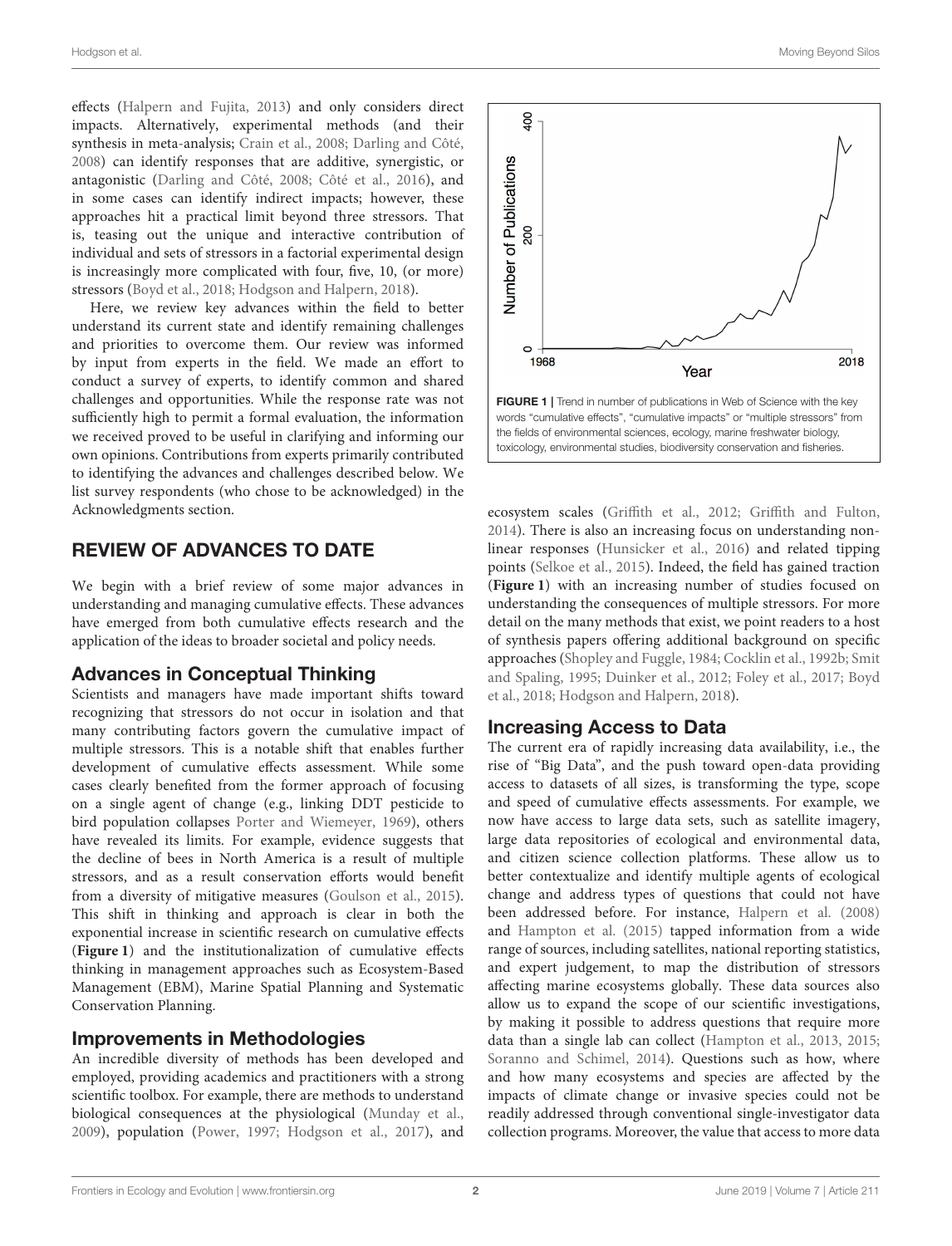provides, goes beyond cumulative effects assessment, to ecology more generally.

# Integration Into Legislation and **Regulations**

Natural resource policy and regulatory guidelines in many countries, for example Canada, New Zealand, the United Kingdom and the United States, explicitly require addressing cumulative effects in environmental impact assessments. While, challenges and limitations to cumulative effects assessment approaches used in specific countries remain [\(Cooper and Sheate, 2002;](#page-6-7) [Canter and Ross, 2010;](#page-6-8) Greig and Duinker, [2011;](#page-7-22) [Duinker et al., 2012;](#page-6-3) [Foley et al., 2017\)](#page-7-18), the codification in law of the need to account for cumulative effects creates a powerful mandate.

# WHERE DO WE GO FROM HERE? REMAINING CHALLENGES AND OPPORTUNITIES FOR THE FUTURE

Despite rising awareness of the impact of cumulative effects on species and natural systems, and the many scientific and practical advances to date, the field faces a number of remaining challenges. In **[Table 1](#page-2-0)** we highlight key challenges and some potential solutions gleaned from our own experiences and expert input. We use these challenges to identify five priorities that we, as experts in this field, believe will contribute substantially to addressing remaining challenges in cumulative effects research. We note that this section identifies our perspectives on the field of cumulative effects, in an effort to be forward-looking.

### Science to Aid Decision-Making

The complexity inherent in ecosystems and the processes that drive responses to multiple stressors means that most aspects of cumulative effects remain unstudied. The lack of data on species and ecosystem responses to anthropogenic stressors limits our ability to generate a deeper understanding of how, where, why, and when particular responses occur. Even a simple diagram of the pathways that lead to cumulative effects (**[Figure 2](#page-3-0)**) illustrates the diversity of information needed to assess cumulative impacts. This problem is even more pronounced when one considers the spatial and temporal dynamics underlying these connections. For example, we often have information on the spatial distribution of human activities, but then have to assume or model the distribution of the various stressors associated with that human activity [\(Halpern and Fujita, 2013\)](#page-7-10).

Compounding the challenge of missing data is that relevant data for cumulative effects assessments are frequently hidden in resource management agency reports, environmental consultant files, or unpublished or unshared data from scientific publications. For example, the hundreds of environmental impact assessments that are done annually to evaluate the potential impact of human activities, represent a trove of difficult-to-access data relevant to cumulative effects assessments; these reports are often <span id="page-2-0"></span>TABLE 1 | Highlighting challenges and solutions.

# Challenges **Proposed solutions**

#### Missing data

Many species and systems remain unstudied or poorly studied

#### Hidden data

Data from consulting organizations, government scientists and academic researchers are often not publicly available, remaining hidden in resource management agency reports, environmental consultant files, or unpublished or unshared data from scientific publications

#### Inconsistency in definitions

Those conducting cumulative effects assessments often use different definitions for the components of the system [\(Foley et al., 2017\)](#page-7-18) or how they define a particular type of impact [\(Côté et al., 2016\)](#page-6-6). This can lead to differences in methodologies used and conclusions reached

#### Inconsistency in methods

Methods used to conduct cumulative effects assessments vary, making it challenging to generalize or compare across systems

#### Disconnect among people

There is a large disconnect between academics and practitioners studying or conducting (respectively) cumulative effects assessments

#### Agency inertia

The structure and mandate of resource management agencies arose and grew at a time when few people were thinking about how sectors interact with each other (i.e., the "silo" effect). These structures have created inertia that challenges adequate or comprehensive treatment of cumulative effects

Develop heuristics for when, where, and how particular stressors or multiple stressors are expected to impact groups of species

There are different solutions for different streams of research. For consultants, change regulations to require that all data associated with project impact assessments are publicly available. For government scientists, provide targeted funding for archiving data in an open access database. For academic scientists, if government funded research, increase and fully enforce mandate to make it a requirement of the grant to make data publicly available; if not government funded, encourage philanthropy to adopt similar requirements for open data

Develop a more formal, agreed upon set of definitions for the field. To achieve this, we believe a key first step is to formalize cumulative effects research as a subdiscipline (Priority 3). This formalization would lead to the development of a community of practice and a more active conversation surrounding definitions, as well as other challenges identified here

Develop a set of best practices for how to conduct cumulative effects research in different situations. This challenge would also be addressed with the formalization of a subdiscipline

Encourage and support more regular opportunities for connection, such as workshops and conferences, within the subdiscipline

As we move toward system level planning [\(Essington et al., 2016\)](#page-6-9), with holistic approaches, leverage and encourage incentives for improved collaboration between disconnected agencies

*Key remaining challenges within cumulative effects research, and potential (nonexhaustive) solutions to each. Many challenges are substantial, however, increased collaboration and improved communication among the people that investigate these issues should lead to substantial advancements in our ability to factor cumulative effects more effectively into decision-making processes.*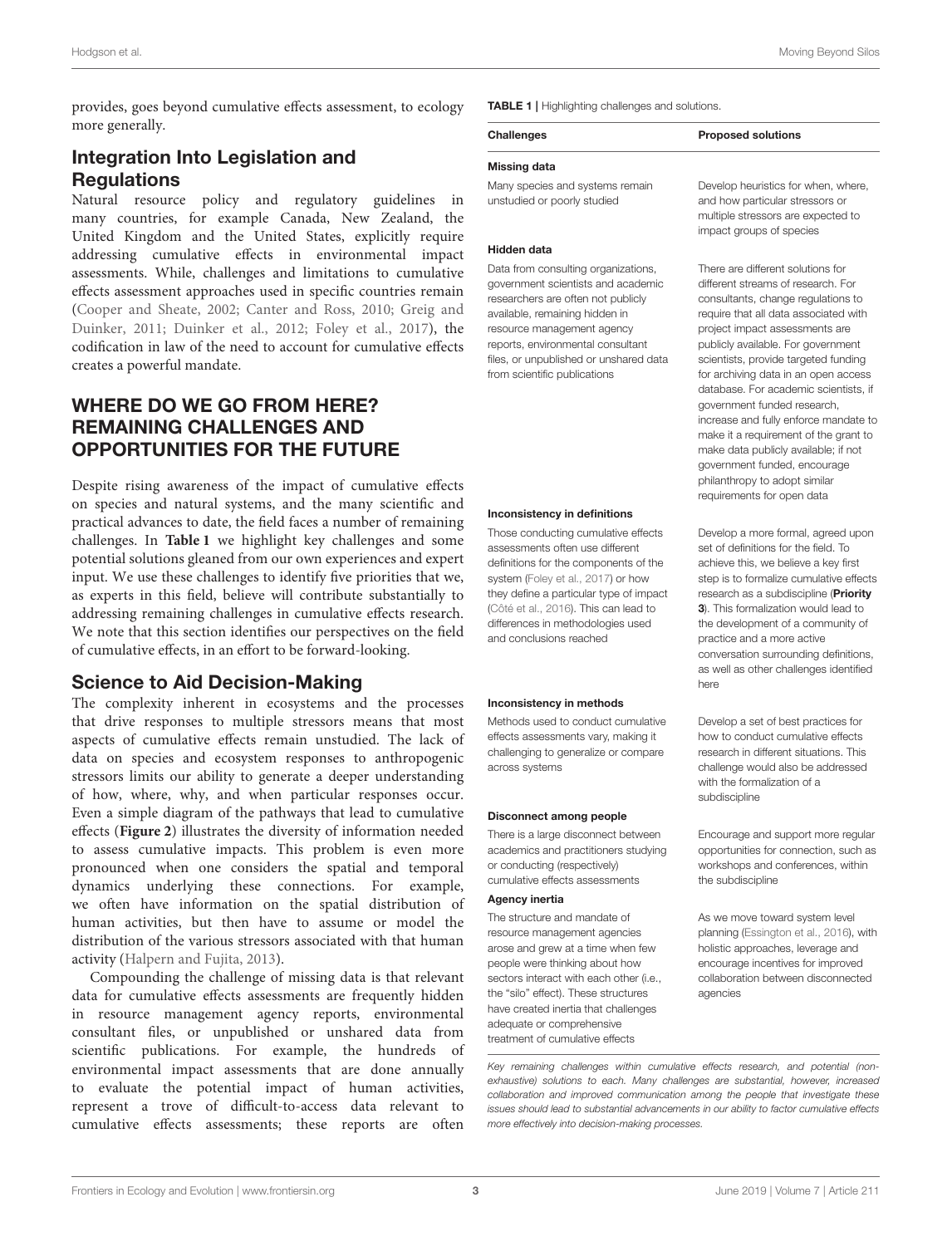

<span id="page-3-0"></span>very substantial in length and the raw data is not open access. This problem is not unique to cumulative effects assessment but is especially salient in this context because of the added difficulty of the task, and the growing need for such assessments.

Additionally, decision-making frameworks in many jurisdictions impede the application of cumulative effects assessment. Legislation and associated policies and regulations often dictate the strength of environmental impacts management, and in many countries, these remain weak or non-existent. For example, concerns about the issue of professional reliance has arisen recently in Canada. Professional reliance is when we rely on professionals who are paid by industry to make decisions regarding the level of impact of a particular activity [\(Haddock, 2018\)](#page-7-23). More broadly, there are issues in the focus of these assessments, such as a focus on project approval rather than sustainability [\(Noble, 2010\)](#page-7-24), and there can be inconsistency in methods used between practitioners [\(Foley et al., 2017\)](#page-7-18).

Perfectly understanding and predicting the ecosystem consequences from cumulative stressors, fully accounting for non-linearities and indirect effects within a system, is an unrealistic objective for scientific research, particularly in a decision making context [\(Schindler and Hilborn, 2015\)](#page-7-25). Indeed, gaining unequivocal evidence linking ecological change to single stressors is challenging, as nature rarely provides perfect experiments. The question therefore becomes: what is a realistic and appropriate objective for cumulative effects assessments and what tools are available to purse that objective?

We see two important priorities that will aid the application of cumulative effects assessment in decision-making.

Priority 1. Apply risk-based frameworks for decision making **Priority 2.** Develop heuristics that identify attributes of organisms, populations, ecosystems, and stressors, that pre-dispose particular types of impacts

A more realistic objective is to have sufficient information to allow balanced decisions under unavoidable uncertainty. To achieve this objective, we need a decision framework that includes uncertainty and tools that can provide information in cases where information is limited. A risk-based framework provides such an approach, focusing attention and resources on issues and areas where the severity of consequences are likely greatest for things that people value most [\(Aven and Renn,](#page-6-10) [2009\)](#page-6-10). This approach and method has recently been detailed for cumulative effects assessments [\(Stelzenmüller et al., 2018\)](#page-7-26), where the authors identify how cumulative effects can be embedded in the risk management framework (see Figure 1 in Stelzenmüller et al., [2018\)](#page-7-26).

In this case, the standard steps within risk management would be required, including risk identification, risk analysis, risk evaluation, and then risk management [\(ISO, 2009\)](#page-7-27). The change to the standard cumulative effects assessment framework would primarily be in the analysis phase, where uncertainty would be explicitly considered as a factor in risk. Moreover, in the management and decision-making phase, this assessment process would require defining tolerance levels of "acceptable risk" and not just the more common approach of determination of significance, used in impact assessment processes. Risk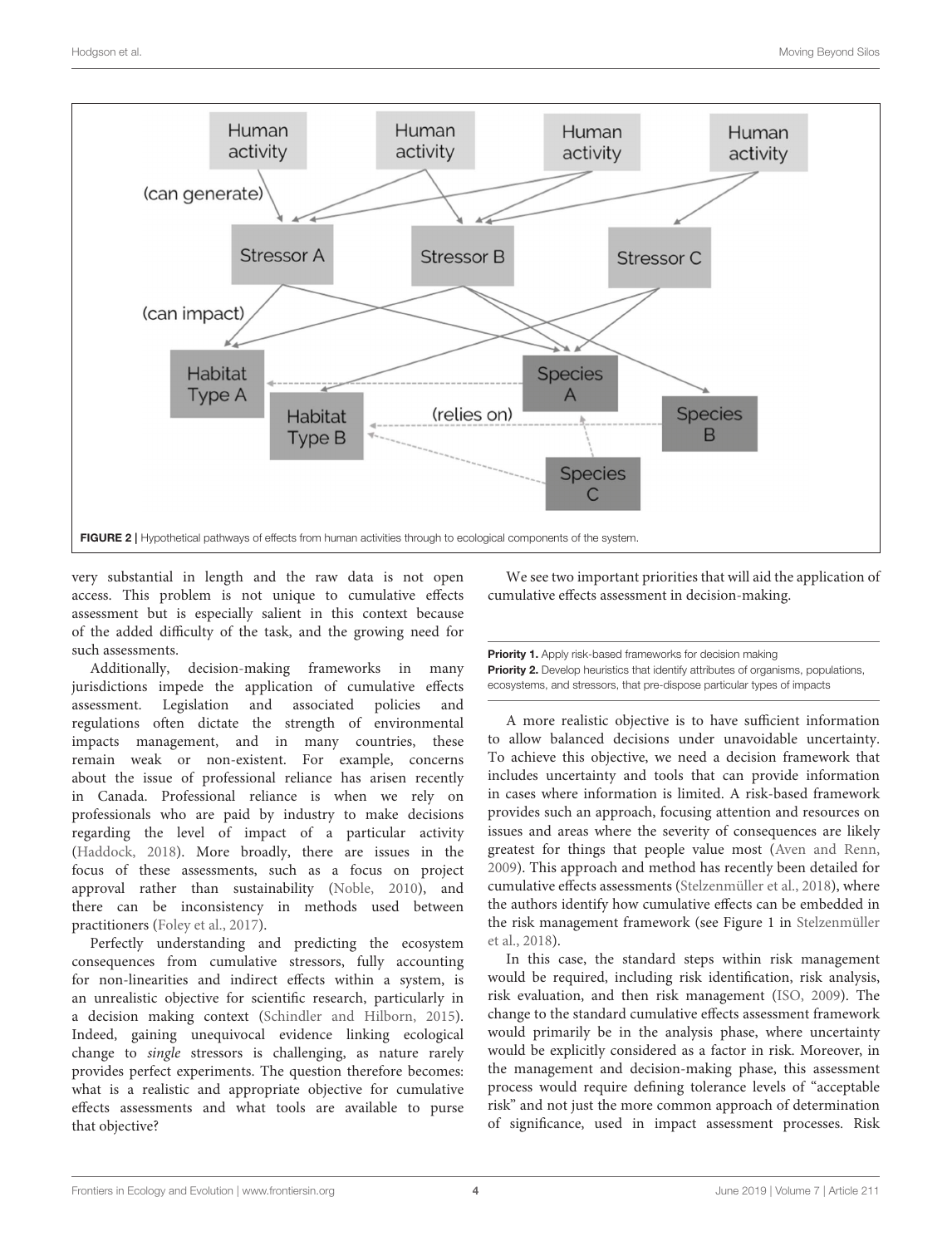assessments have been used more frequently, for example, in some fisheries impact assessments [\(Fletcher, 2005,](#page-6-11) [2014;](#page-6-12) Astles et al., [2006\)](#page-6-13).

A key strategy within a risk assessment framework would be to develop heuristics, or rules of thumb, that help identify attributes of individuals, populations or ecosystems, or attributes of stressors, that increase the likelihood of particular effects. For example, we have found that the shape of a species' density dependence function can dictate whether population impacts are mitigated or magnified when exposed to two stressors at different points in a species life history [\(Hodgson et al., 2017\)](#page-7-15). This is a heuristic that could be used to predict population impacts from multiple stressors, by identifying the form of the density dependence curve. In a decision-making context, knowing when certain effects are likely or unlikely to occur can help structure a decision analysis. Though many cumulative effects research test the outcomes from sets of stressors, there is a lack of theoretical underpinnings supporting predictive capacity of when particular impacts might be expected to occur. Identifying these characteristics for species, systems and stressors would be particularly useful for circumstances where we have limited data [\(Côté et al., 2016\)](#page-6-6).

# Building Inter- and Transdisciplinary Frameworks

Cumulative impacts are ultimately a trans-disciplinary issue, requiring different disciplines, perspectives, and approaches to fully understand how the complexity described above manifests as ecosystem consequences. Only relatively recently has interdisciplinary research [research that "analyzes, synthesizes and harmonizes links between disciplines into a coordinated and coherent whole" [\(Choi and Pak, 2006\)](#page-6-14)] and trans-disciplinary research [research that "integrates the natural, social and health sciences in a humanities context, and transcends their traditional boundaries" [\(Choi and Pak, 2006\)](#page-6-14)] been emphasized, yet it remains uncommon. This reality has perpetuated a number of key disconnects among people that hinder progress on cumulative effects research.

One of the primary disconnects is among disciplines within the biological sciences, an age-old challenge in academia. At the species level, multiple stressors affect species through many different pathways—direct mortality (e.g., harvest), physiology (e.g., increased temperature), indirect mortality (e.g., toxic pollution), morbidity (e.g., diseases), etc. – that require a range of disciplines (ecology, microbiology, physiology, etc.) to disentangle.

Equally important, the common disconnect between scientists and practitioners constrains academic research from being connected to real-world problems [\(Noble, 2010\)](#page-7-24), limiting the likelihood that the science will be informed by, or have a chance of, changing management practice in meaningful ways. This disconnect is not simply a practical challenge; research is missing the opportunity to guide the questions addressed with a realworld context. Conversely, when project-specific assessments are conducted by practitioners, assessments can be restricted in scope, limiting the extent of the cumulative effects assessment overall [\(Noble, 2010;](#page-7-24) [Singh et al., 2018\)](#page-7-28) and not necessarily accounting for the broader context that an academic approach might include [\(Dubé, 2003\)](#page-6-15). This disconnect between the fields in the approaches used and scales assessed [\(Dubé, 2003\)](#page-6-15) limits the extent to which assessments are both thorough and useful to decision-making processes.

Additionally, the structure and mandate of resource management agencies arose and grew at a time when few people were thinking about how sectors interact with each other (i.e., the "silo" effect of resource management) or when multiple stressors were abundant enough to lead to common cumulative effects. The institutional structures of these agencies and the laws and regulations that guide them have, from our view, created inertia that challenges adequate or comprehensive treatment of cumulative effects. Efforts to shift focus to Ecosystem Management on land and later Ecosystem-Based Management in the ocean aimed to break through this inertia, with cumulative effects assessment a central pillar of contemporary EBM [\(Vitousek et al., 1997\)](#page-7-29).

These disconnects cause inconsistencies in methods and terminology. In general, bringing a diversity of methods and approaches to a common research question is good, as it helps reveal different aspects of the same question while also bringing multiple lines of evidence to bear on the answer. Such diversity can also create challenges, though, when methods test different parts of the problem, leading to science proceeding like the elephant metaphor, where different people are touching different parts of an elephant and misidentify what they are touching. When different studies are testing different pairwise combinations of stressors (and rarely more than two) at different intensity ranges using different methods (lab, field, microcosm, etc.) at different spatial and temporal scales with different species at different abundances, it quickly becomes impossible to see the elephant for all of its parts. One way that scientists have tried to get around this disconnect is through the synthesis of multiple studies on similar stressors [\(Crain et al., 2008;](#page-6-1) [Przeslawski et al.,](#page-7-2) [2014\)](#page-7-2), however, improved communication among cumulative effects researchers would help substantially.

We identify three priorities intended to help address these disconnects.

Priority 3. Formalize cumulative effects research as a subdiscipline to facilitate the creation of communities of people that self-identify as active in this discipline to increase collaboration

Priority 4. Develop a shared framework and language Priority 5. Encourage and enforce open access to data

Because research works within academic disciplines ("silos") and a disconnect between researchers and practitioners exists, greater opportunities for information and conceptual exchange will exist if cumulate effects becomes a subdiscipline. Much in the way that "climate science" and "sustainability" has enabled the development of shared language among physical, natural, and, increasingly, social scientists. Key to the development of these interdisciplinary fields was the growing awareness that no single discipline had sufficient tools to address the problem. Necessary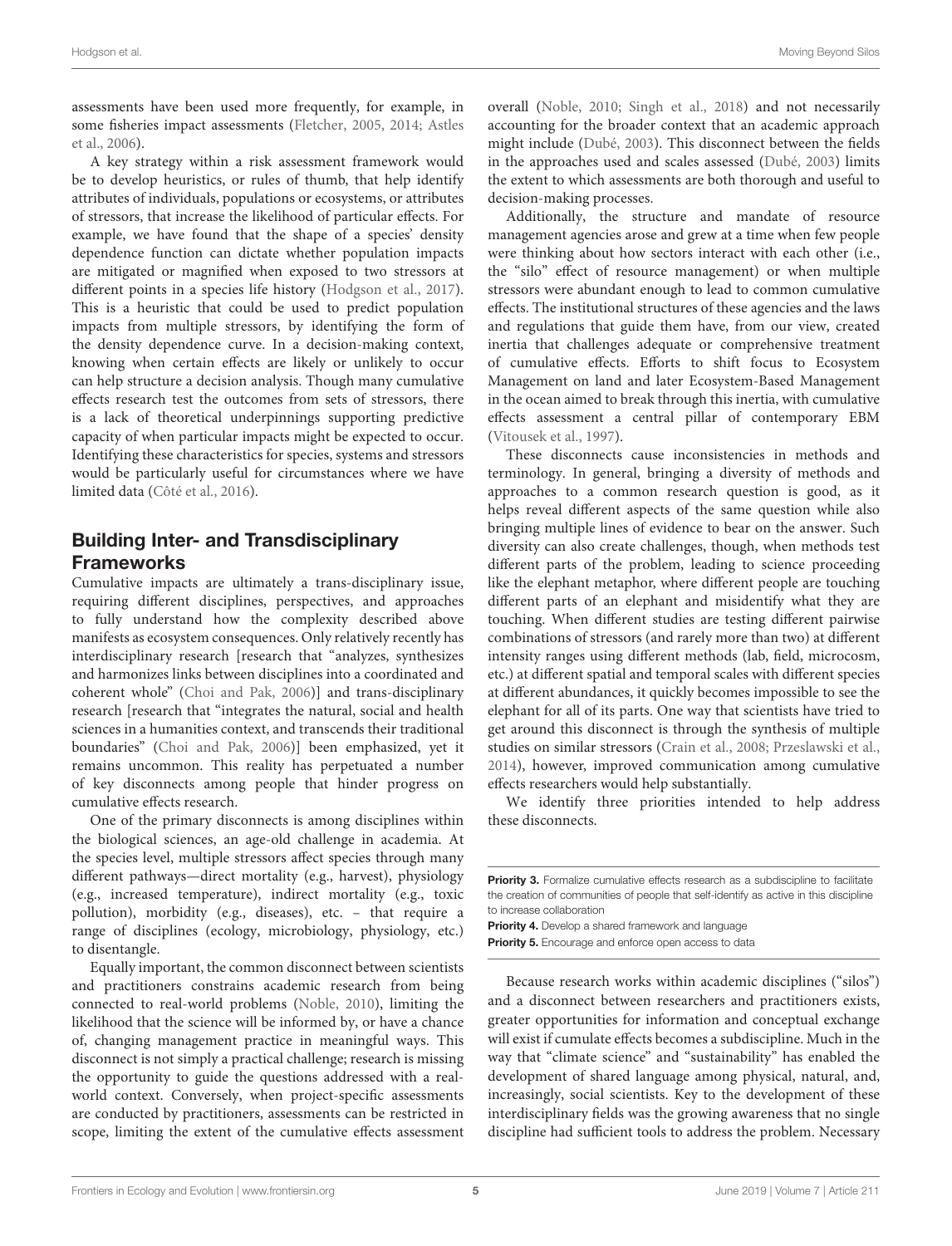

<span id="page-5-0"></span>steps were needed to recruit individuals from many disciplines into the field, and provide access to interdisciplinary professional meetings and societies for individuals to share information [\(Bettencourt and Kaur, 2011;](#page-6-16) [Weart, 2013\)](#page-7-30). In this way, shared frameworks and language could evolve.

An initial step is to better conceptualize the existing modes of cumulative effects assessment, so that those active in the discipline can better link their work to the broader whole. That is, a typology of existing research themes can identify pathways for inter-disciplinary work that is needed. Our typology is based on the areas of academic research in applied cumulative effects assessment focused at the species level: physiological, behavioral and demographic responses (**[Figure 3A](#page-5-0)**). Similar silos typically exist at other ecological scales, such as with community or ecosystem-based research, however the species level provides a useful example here and the issues are broadly applicable. Additionally, silos exist between practitioners and researchers [\(Noble, 2010\)](#page-7-24). Two areas we identify (**[Figure 3A](#page-5-0)**) can broadly be described as research on 'single end point' responses, whereby the impact of a stress is measured on a single biological process. Physiological responses are a common scale of analysis; they allow us to explore how exposure to one stressor affects the sensitivity two a second or third [\(Przeslawski et al., 2014\)](#page-7-2) with respect to a single end-point (e.g., growth, survival). Alternatively, research might be concerned with behavioral responses, or other adaptation mechanisms, wherein attempts to avoid one stressor enhances exposure to a second stressor (Froehlich et al., [2014,](#page-7-31) [2017\)](#page-7-32). Collectively, these two approaches illustrate the vulnerability of individuals or population demographic rates to multiple stressors. They cannot on their own address larger scale issues of population persistence and vulnerability. Meanwhile, other lines of research focus at the population scale, where the aim is to identify consequences of changing demographic rates on populations, and to identify when impacts of multiple stressors are magnified or mitigated [\(Power, 1997;](#page-7-14) [Punt et al., 2015;](#page-7-33) [Hodgson et al., 2017\)](#page-7-15).

Overall, research has been happening in each of these veins, but rarely across them. Moreover, use of the phrase "cumulative effects" is fundamentally distinct in each of these three branches. Physiological and behavioral methods approach cumulative effects with respect to organismal capacity to absorb impacts, while demographic methods deal with the population capacity to mitigate impacts from multiple stressors. We posit that a clearer terminology of what "cumulative effects" means is a clear initial step toward a holistic framework.

Further, the framework above also identifies clear ways for the silos to connect (**[Figure 3B](#page-5-0)**). The physiological and behavioral approaches provide information on the extent of demographic response (e.g., survivorship, growth, fecundity), while population approaches can explore consequences of those changes for population persistence. Further, a population approach can identify critical demographic responses that govern population status, so that physiological and behavioral approaches can prioritize those responses. Similar inter-disciplinary approaches also apply to ecosystem scale impacts, where researchers focused on different parts of the same ecosystem could collaborate for an improved overall understanding.

This type of collaboration will be greatly enhanced if primary data and models are routinely made available as part of the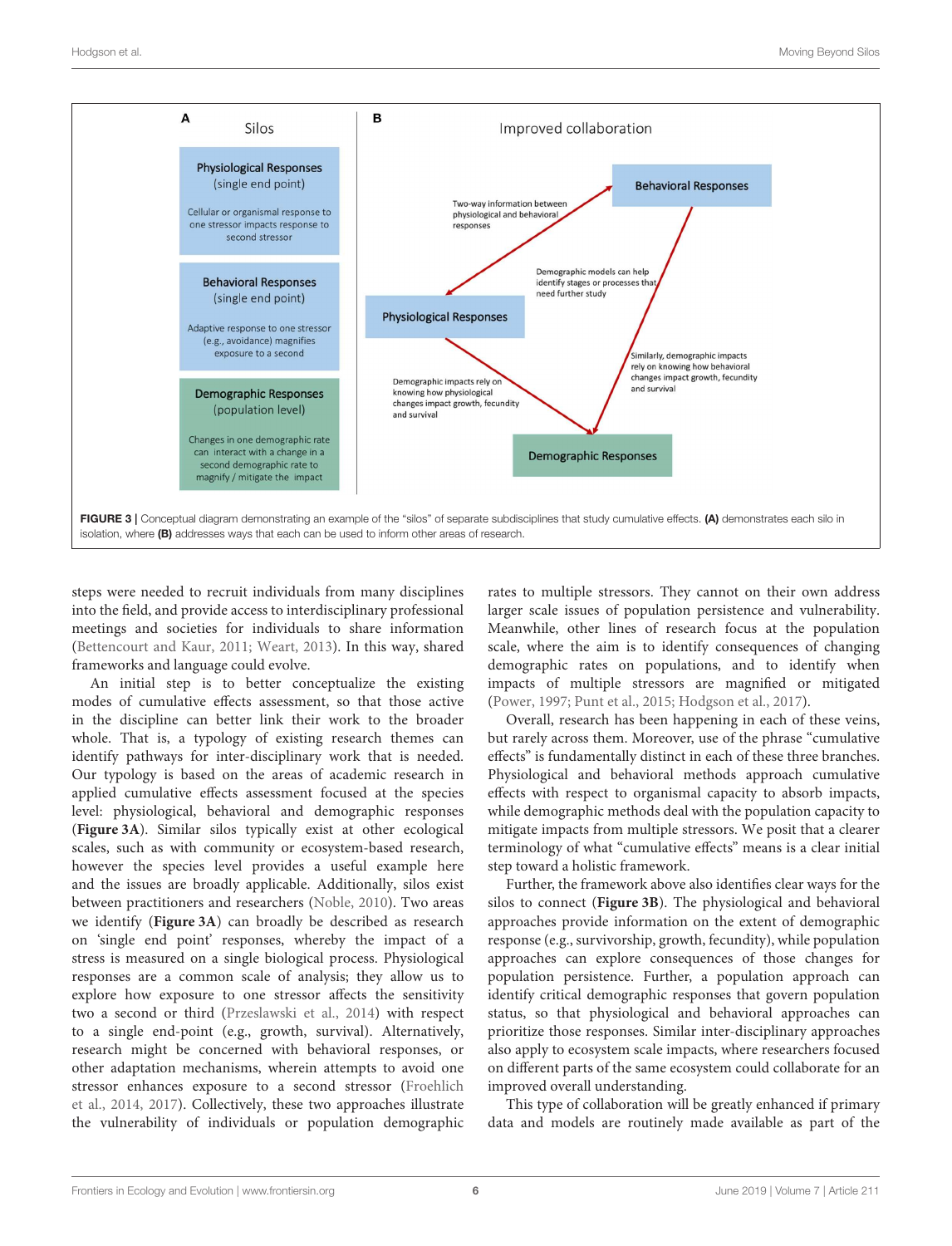publication process. Synthetic meta-analyses, which have proven pivotal in helping fields derive generalizations and heuristics, demand access to primary data or may be limited in the number of publications which can be included in the analysis. For example, [Crain et al. \(2008\)](#page-6-1) performed a large statistical metaanalysis of interactive and cumulative impacts and had to dismiss roughly one quarter of the published findings because key data attributes were not reported. If they had access to raw data, they not only would have been able to include more data, but the range of suitable statistical analyses would have been much larger. Similarly, mathematical models that are made easy to explore by non-modelers will allow physiologists and other organismal biologists to better explore where experimental findings fit into a population-level understanding. This can in part be addressed through collaborations between experts across silos (e.g., Punt et al., [2015\)](#page-7-33).

# **CONCLUSIONS**

The challenges for humanity to sustainably live on the planet are becoming increasingly complex, creating a general need for more holistic approaches and systems-level thinking. Both the field of cumulative effects research and legislation surrounding impact assessment have come a long way. However, many challenges remain, as do opportunities for the field to better contribute to decision-making processes in the future. If we want to maintain the ecosystem services that humans rely on, scientists should continually ask themselves how they can contribute to solving these challenges. The priorities we identify are intended to improve the use and application of science in decisionmaking, while also fostering more rapid conceptual advances. We

## **REFERENCES**

- <span id="page-6-13"></span>Astles, K. L., Holloway, M. G., Steffe, A., Green, M., Ganassin, C., and Gibbs, P. J. (2006). An ecological method for qualitative risk assessment and its use in the management of fisheries in New South Wales, Australia. Fish. Res. 82, 290–303. doi: [10.1016/j.fishres.2006.05.013](https://doi.org/10.1016/j.fishres.2006.05.013)
- <span id="page-6-10"></span>Aven, T., and Renn, O. (2009). On risk defined as an event where the outcome is uncertain. J. Risk Res. 12, 1–11. doi: [10.1080/13669870802488883](https://doi.org/10.1080/13669870802488883)
- <span id="page-6-16"></span>Bettencourt, L. M., and Kaur, J. (2011). Evolution and structure of sustainability science. Proc. Natl. Acad. Sci. U.S.A. 108, 19540–19545. doi: [10.1073/pnas.1102712108](https://doi.org/10.1073/pnas.1102712108)
- <span id="page-6-4"></span>Boyd, P. W., Collins, S., Dupont, S., Fabricius, K., Gattuso, J.-P., Havenhand, J., et al. (2018). Experimental strategies to assess the biological ramifications of multiple drivers of global ocean change—a review. Global Change Biol. 24, 2239–2261. doi: [10.1111/gcb.14102](https://doi.org/10.1111/gcb.14102)
- <span id="page-6-6"></span>Côté, I. M., Darling, E. S., and Brown, C. J. (2016). Interactions among ecosystem stressors and their importance in conservation. Proc. R. Soc. B Biol. Sci. 283:2592. doi: [10.1098/rspb.2015.2592](https://doi.org/10.1098/rspb.2015.2592)
- <span id="page-6-8"></span>Canter, L., and Ross, B. (2010). State of practice of cumulative effects assessment and management: the good, the bad and the ugly. Impact Assessment Project Appraisal 28, 261–268. doi: [10.3152/146155110X12838715793200](https://doi.org/10.3152/146155110X12838715793200)
- <span id="page-6-14"></span>Choi, B. C. K., and Pak, A. W. P. (2006). Multidisciplinarity, interdisciplinarity and transdisciplinarity in health research, services, education and policy: 1. definitions, objectives, and evidence of effectiveness. Clin. Investig. Med. 29, 351–364.
- <span id="page-6-0"></span>Cocklin, C., Parker, S., and Hay, J. (1992a). Notes on cumulative environmental change. I: concepts and issues. J. Environ. Manag. 35, 31–49. doi: [10.1016/S0301-4797\(05\)80126-4](https://doi.org/10.1016/S0301-4797(05)80126-4)

look forward to continued engagement with a diverse array of researchers active in this field, as only through working together will we be able to better tackle the challenges at hand.

### ETHICS STATEMENT

The survey which was conducted and used to inform this review was approved by the Simon Fraser University Office of Research Ethics, study number: 2018s0419.

## AUTHOR CONTRIBUTIONS

All authors listed contributed to all steps in the development of this publication, from conceptualization through to writing and editing. All authors approve it for publication.

### FUNDING

EH is funded by the Liber Ero Postdoctoral Fellowship Program.

## ACKNOWLEDGMENTS

Thank you to the experts who contributed by identifying particular areas where cumulative effects research has made advancements, and where there are remaining challenges and priorities. In alphabetical order, thank you to Sebastian Birk, Thorston Bleckner, Emily Darling, Melissa Foley, Rebecca Martone, Jay Piggott, Jennifer Provencher, Gerald Singh, Andy Stock, and two experts who chose to remain anonymous. Thank you as well to our two reviewers and the handling editor Samuel Cushman.

- <span id="page-6-2"></span>Cocklin, C., Parker, S., and Hay, J. (1992b). Notes on cumulative environmental change II: a contribution to methodology. J. Environ. Manag. 35, 51–67. doi: [10.1016/S0301-4797\(05\)80127-6](https://doi.org/10.1016/S0301-4797(05)80127-6)
- <span id="page-6-7"></span>Cooper, L. M., and Sheate, W. R. (2002). Cumulative effects assessment: a review of UK environmental impact statements. Environ. Impact Assessment Rev. 22, 415–439. doi: [10.1016/S0195-9255\(02\)00010-0](https://doi.org/10.1016/S0195-9255(02)00010-0)
- <span id="page-6-1"></span>Crain, C. M., Kroeker, K., and Halpern, B. S. (2008). Interactive and cumulative effects of multiple human stressors in marine systems. Ecol. Lett. 11, 1304–1315. doi: [10.1111/j.1461-0248.2008.01253.x](https://doi.org/10.1111/j.1461-0248.2008.01253.x)
- <span id="page-6-5"></span>Darling, E. S., and Côté, I. M. (2008). Quantifying the evidence for ecological synergies. Ecol. Lett. 11, 1278–1286. doi: [10.1111/j.1461-0248.2008.01243.x](https://doi.org/10.1111/j.1461-0248.2008.01243.x)
- <span id="page-6-15"></span>Dubé, M. G. (2003). Cumulative effect assessment in Canada: a regional framework for aquatic ecosystems. Environ. Impact Assessment Rev. 23, 723–745. doi: [10.1016/S0195-9255\(03\)00113-6](https://doi.org/10.1016/S0195-9255(03)00113-6)
- <span id="page-6-3"></span>Duinker, P. N., Burbidge, E. L., Boardley, S. R., and Greig, L. A. (2012). Scientific dimensions of cumulative effects assessment: toward improvements in guidance for practice. Environ. Rev. [21, 40–52. doi: 10.1139/er-2012-](https://doi.org/10.1139/er-2012-0035) 0035
- <span id="page-6-9"></span>Essington, T. E., Levin, P. S., Marshall, K. N., Koehn, L., Anderson, L. G., Bundy, A., et al. (2016). Building Effective Fishery Ecosystem Plans: A Report from the Lenfest Fishery Ecosystem Task Force. Washington, DC: Lenfest Ocean Program.
- <span id="page-6-11"></span>Fletcher, W. J. (2005). The application of qualitative risk assessment methodology to prioritize issues for fisheries management. ICES J. Mar. Sci. J. du Cons. 62, 1576–1587. doi: [10.1016/j.icesjms.2005.06.005](https://doi.org/10.1016/j.icesjms.2005.06.005)
- <span id="page-6-12"></span>Fletcher, W. J. (2014). Review and refinement of an existing qualitative risk assessment method for application within an ecosystem-based management framework. ICES J. Mar. Sci. J. du Cons. 72, 1043–1056. doi: [10.1093/icesjms/fsu142](https://doi.org/10.1093/icesjms/fsu142)